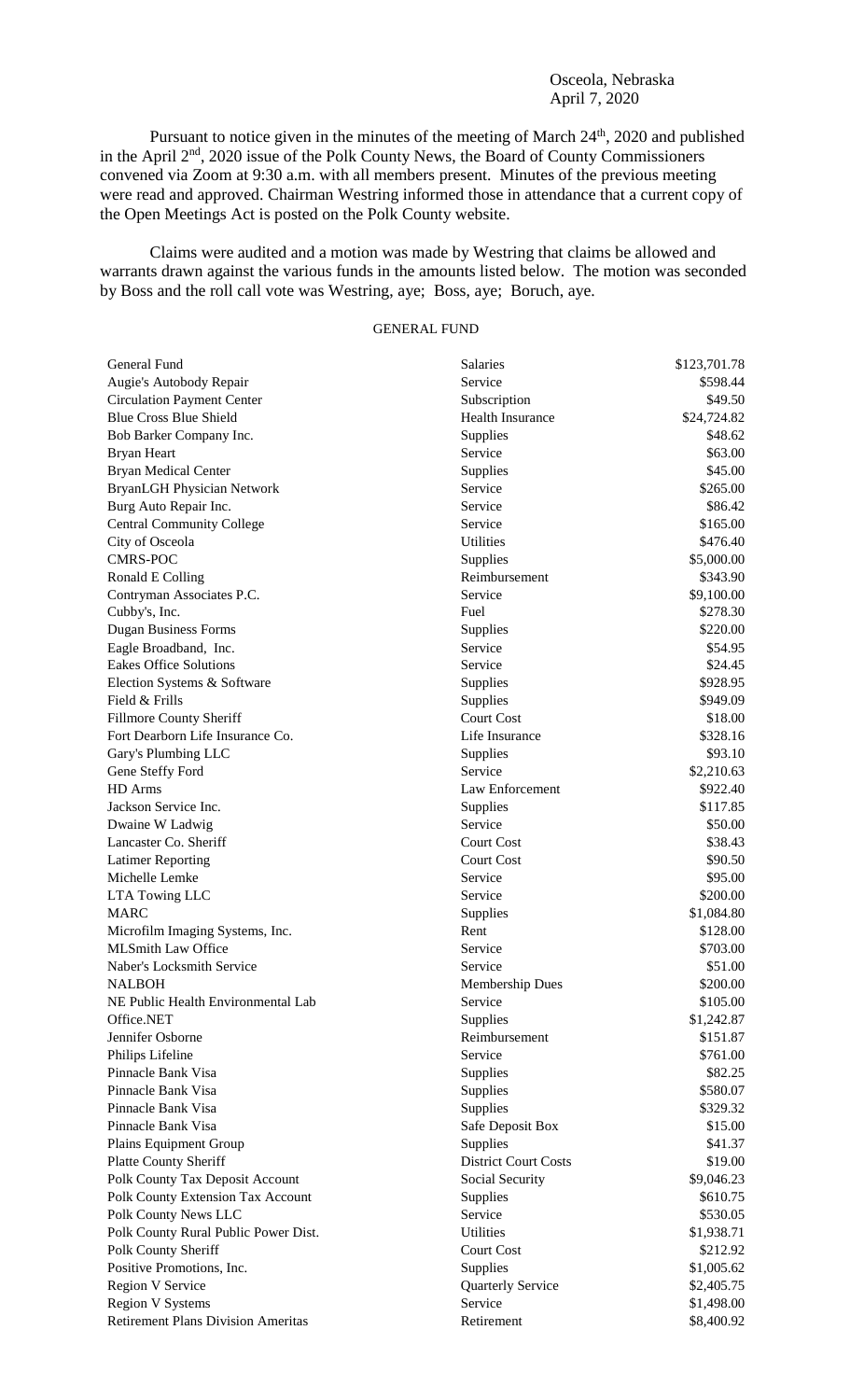| Kevin V Schlender             |
|-------------------------------|
| Shelby Auto Clinic            |
| Shelby Lumber Co. Inc.        |
| <b>St Vincent Church</b>      |
| Michelle Sterup               |
| <b>Sharilyn Steube</b>        |
| Patrick Tarr                  |
| <b>Thomson Reuters-West</b>   |
| Tonniges Chevrolet Inc.       |
| Triple S Service              |
| Trouba Law Offices, LLC       |
| Ultra Graphics                |
| <b>Verizon Wireless</b>       |
| VVS, Inc. Canteen             |
| <b>Watts Electric Company</b> |
| Windstream Nebraska Inc.      |
| Darla Winslow                 |
| Kim Winslow                   |
| <b>York News Times</b>        |

| Kevin V Schlender             | Service          | \$95.00    |
|-------------------------------|------------------|------------|
| Shelby Auto Clinic            | Service          | \$84.02    |
| Shelby Lumber Co. Inc.        | Supplies         | \$33.17    |
| <b>St Vincent Church</b>      | Rent             | \$50.00    |
| Michelle Sterup               | Mileage          | \$159.36   |
| <b>Sharilyn Steube</b>        | Service          | \$95.00    |
| Patrick Tarr                  | Service          | \$323.00   |
| <b>Thomson Reuters-West</b>   | Service          | \$1,485.48 |
| Tonniges Chevrolet Inc.       | Service          | \$86.03    |
| Triple S Service              | Service          | \$110.00   |
| Trouba Law Offices, LLC       | Service          | \$1,548.50 |
| <b>Ultra Graphics</b>         | Supplies         | \$336.92   |
| <b>Verizon Wireless</b>       | Service          | \$190.06   |
| VVS, Inc. Canteen             | Service          | \$59.20    |
| <b>Watts Electric Company</b> | Rent             | \$600.00   |
| Windstream Nebraska Inc.      | Service          | \$280.82   |
| Darla Winslow                 | Reimbursement    | \$277.65   |
| Kim Winslow                   | <b>Utilities</b> | \$89.50    |
| <b>York News Times</b>        | Service          | \$19.95    |
|                               |                  |            |

### ROAD FUND

| Road Fund                                 | Salaries                | \$52,649.77 |
|-------------------------------------------|-------------------------|-------------|
| Allen D Bower Sr.                         | <b>CDL</b> Testing      | \$59.50     |
| <b>Black Hills Energy</b>                 | Fuels                   | \$119.45    |
| <b>Blue Cross Blue Shield</b>             | <b>Health Insurance</b> | \$10,230.96 |
| <b>Blue River Power and Rental</b>        | Supplies                | \$30.70     |
| Carl's Skrap                              | Garbage                 | \$36.00     |
| Central Valley AG                         | Fuel                    | \$754.20    |
| City of Osceola                           | <b>Utilities</b>        | \$71.76     |
| City of Stromsburg                        | <b>Utilities</b>        | \$194.34    |
| Del-Ray Quality Alt. & Starters           | Parts                   | \$91.95     |
| <b>Filter Care</b>                        | Parts/Labor             | \$83.70     |
| Fort Dearborn Life Insurance Co.          | Life Insurance          | \$164.96    |
| Frontier Cooperative Company              | Fuel                    | \$1,046.63  |
| Gary's Plumbing LLC                       | Service                 | \$102.13    |
| Hays Land Surveying, LLC                  | Service                 | \$374.36    |
| Interstate Battery System of Nebraska     | Parts                   | \$239.90    |
| Johnson Sand & Gravel Co. Inc.            | Gravel & Borrow         | \$3,160.08  |
| Midwest Service & Sales Co.               | Blades/Culverts/Sign    | \$12,400.77 |
| Nebraska Department of Revenue            | Tax                     | \$105.00    |
| Osceola Implement & Supply Inc.           | Parts/Supplies          | \$60.28     |
| Overland Ready Mixed                      | Gravel & Borrow         | \$3,563.52  |
| Overland Sand & Gravel                    | Gravel & Borrow         | \$789.03    |
| Polk County Tax Deposit Account           | Social Security         | \$3,950.09  |
| Polk County Rural Public Power Dist.      | <b>Utilities</b>        | \$313.98    |
| <b>Polk County Treasurer</b>              | Registration            | \$15.00     |
| Polk Light & Water                        | <b>Utilities</b>        | \$90.70     |
| Power Plan                                | Parts/Labor             | \$2,366.03  |
| <b>Rally Auto Parts</b>                   | Parts/Supplies          | \$1,299.07  |
| <b>Retirement Plans Division Ameritas</b> | Retirement              | \$2,837.76  |
| Sapp Bros. Petroleum, Inc.                | Fuel                    | \$6,703.18  |
| Shelby Lumber Co. Inc.                    | Supplies                | \$378.07    |
| Strobel Manufacturing Inc.                | Supplies                | \$581.00    |
| Village of Shelby                         | <b>Utilities</b>        | \$92.98     |
| Windstream Nebraska Inc.                  | Service                 | \$171.55    |
|                                           |                         |             |

### SENIOR SERVICES FUND

| City of Stromsburg             | Rent/Utilities | \$583.74    |
|--------------------------------|----------------|-------------|
| Good Samaritan Society-Osceola | <b>Service</b> | \$85.00     |
| Midwest Covenant Home          | <b>Service</b> | \$13,534.42 |
| STR. LLC                       | Rent           | \$200.00    |

## INHERITANCE TAX FUND

| DAS State Accounting-Central Finance | Computer Expense | \$670.00 |
|--------------------------------------|------------------|----------|
| MIPS INC.                            | Computer Expense | \$471.30 |

911 EMERGENCY MANAGEMENT FUND